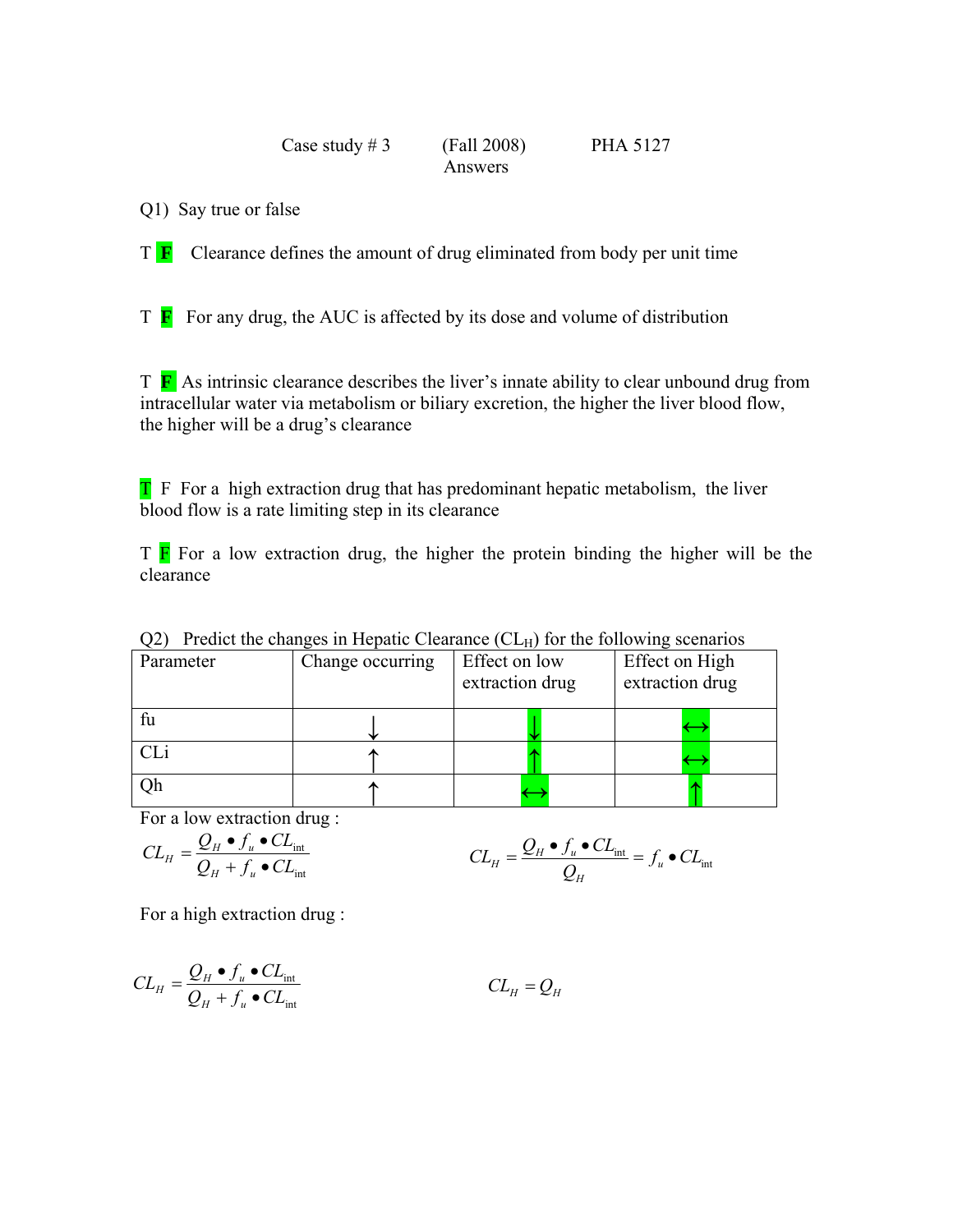| Parameter | Change occurring | Effect on low<br>extraction drug | Effect on High<br>extraction drug |  |
|-----------|------------------|----------------------------------|-----------------------------------|--|
| fu        |                  |                                  |                                   |  |
|           |                  |                                  |                                   |  |
|           |                  |                                  |                                   |  |

Q3) Predict changes in Oral bioavailability for the following scenarios

For a low extraction drug:

$$
F = \frac{Q_H}{Q_H + f_u \bullet CL_{\text{int}}} \qquad F = 1
$$

For a high extraction drug:

$$
F = \frac{Q_H}{Q_H + f_u \bullet CL_{int}} \qquad F = \frac{Q_H}{f_u \bullet CL_{int}}
$$

Q4) A patient is to be started on two medications (A and B) administered by IV bolus injections. Blood samples were taken at 1 and 4 hours following the first injections of drug A or B alone in order to determine whether concentrations were in an appropriate range for each drug. See table below for these levels and additional information.

| Drug | Dose $(mg)$ | Cp at 1h<br>(mg/L) | Cp at 4h<br>(mg/L) | Eн  | fu  |
|------|-------------|--------------------|--------------------|-----|-----|
| A    | 400         | .22                | 0.76               | 0.1 | 0.3 |
| B    | 1200        | 0.92               | 0.51               | 0.8 | 0.1 |

Assume liver blood flow of 90 L/h, where E<sub>H</sub> is the extraction ratio and fu is the fraction unbound. Renal elimination and hepatic metabolism are the only clearance pathways for both of these drugs.

a. Calculate the CL(hepatic) for Drug B and CL (renal) for Drug B b. Also calculate the  $AUC_{0-\infty}$  Drug B

Ke =  $\ln C2 - \ln C1/(t2-t1) = 0.20$ /hr  $T1/2 = 0.693/0.2 = 3.45$  hr

 $C_0 = Ct / exp(-ke * t)$